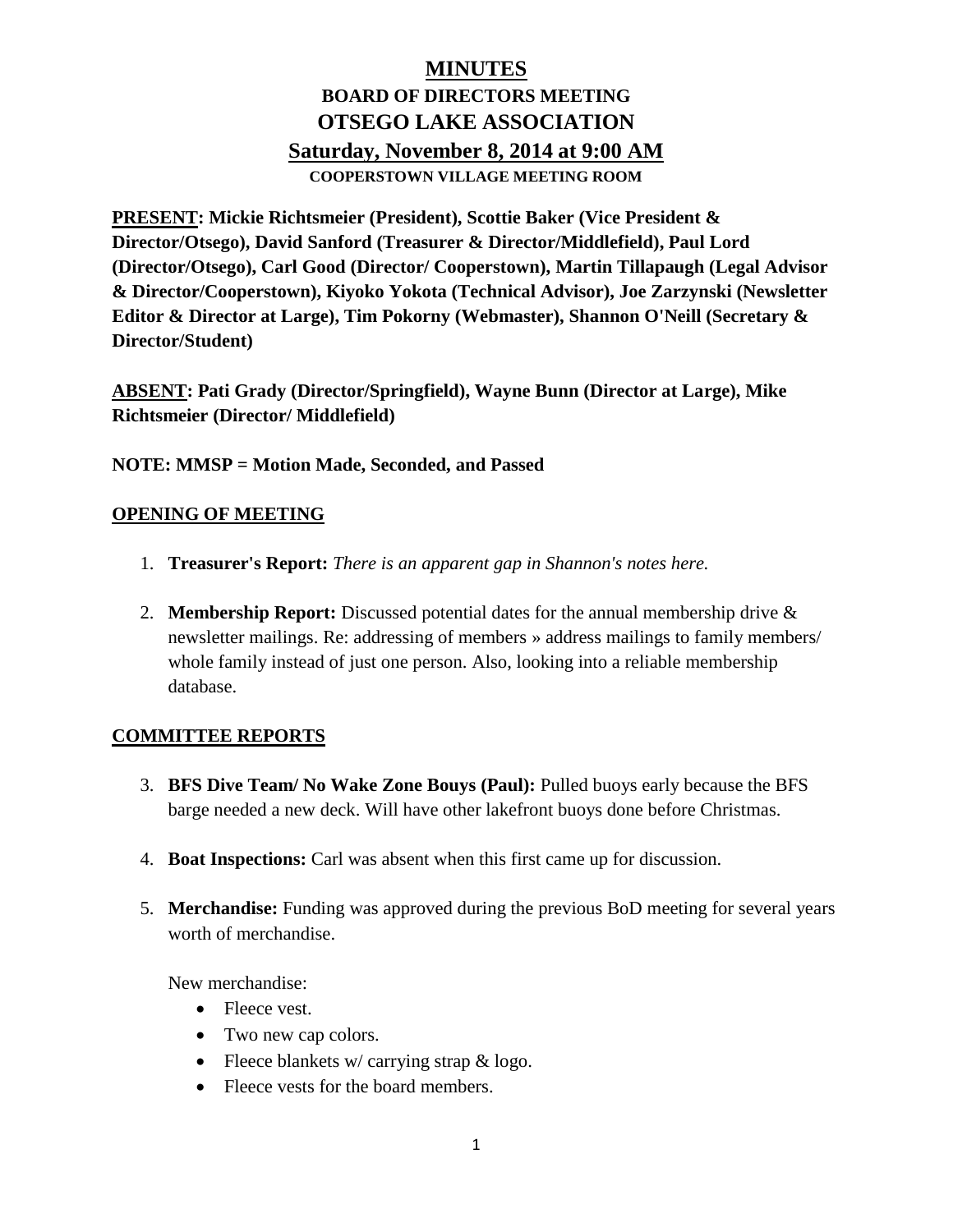Side note: Considering blankets as prizes for the July 4th boat parade.

MMSP: Request of \$962.04 for new merchandise.

- 6. **Otsego County Water Quality Coordinating Committee:** Carl was absent at the time this came up for discussion.
- 7. **Buffer Strips:** They're generally doing well. The lakefront is affected by beavers. The garden club states it's going to take better care of the buffers/ do more pruning. Note: A pruning should be done prior to the mulching that'll happen after Memorial Day.
- 8. **Website (Tim):** Added photos from the buoy fest and information about wreck diving to the website. Also, updated the mailing list and working on a counter for website views.

### *To enhance viewing of the website (Scottie):*

Plan to put ads in the penny saver. Half of the ads are to promote the OLA; the other half are questions/"did you know's" with the OLA's website listed at the end.

#### MMSP: \$125 for ads.

9. **Newsletter:** There is a need to check for incorrect addresses. Also, there is a need to be able to expand the newsletter for issues that come up.

#### *Motion:*

To generate two newsletters per year, once in the fall and once in the spring or summer. Also, to consider an optional third newsletter for issues that come up.

#### *Discussion:*

The spring newsletter goes out with membership mailing; this has worked well.

### MMSP:

- To generate one membership & newsletter mailing in the spring.
- To generate a second newsletter in the Fall (October), with an OLA merchandise catalog for Christmas shopping.
- A submission deadline for newsletter materials » 3 weeks prior to publishing at the end of the month.
- To revisit dates and change if necessary.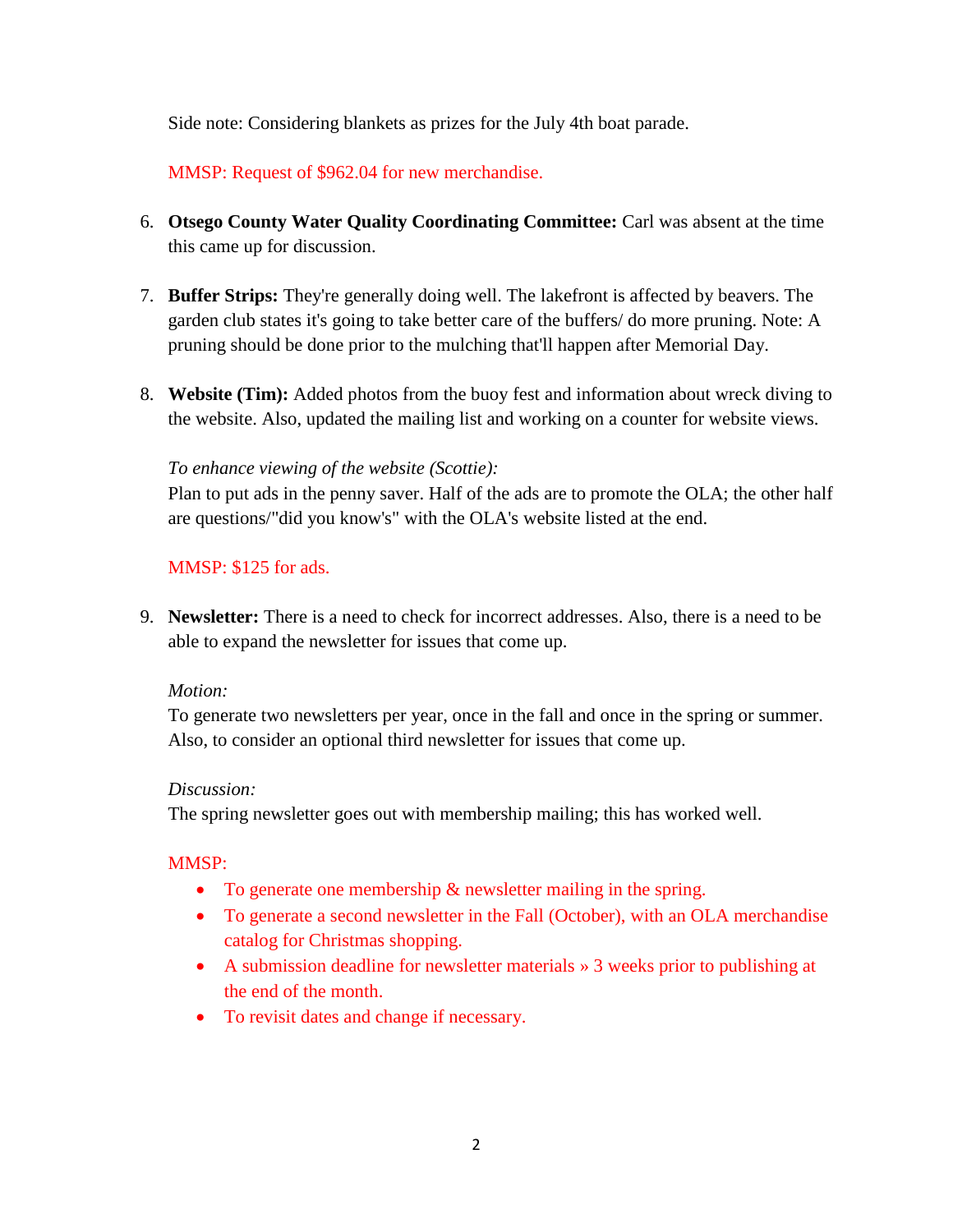10. **Otsego 2000 Glimmerglass Film Days:** Yesterday was the viewing of Watermark. Nice ad in the brochure. Considering producing business cards w/ coupons for OLA merchandise?

Ideas for future Film Days:

• Calendars, thank yous, and to make the ad from the Film Days' brochure into a poster.

For lake festivals, etc. in general:

- Look into producing posters/ cards for promotions.
- Look into membership cards + coupons for 10% off OLA merchandise.
- *Bottom line:* Explore the options & costs.

# 11. **OLT:**

- Looking into a grant for a kayak launch site?
- Is this a monitored site? Yes
- Plan for education/ signage on invasives, etc.? » Looked into OLA involvement and funding.
- Need updated signage & particularly signage for kayak launch.
- 12. **Coordination with OCCA:** Went over the Route 80 situation. The OLA & OCCA are on different pages, but had an overall good discussion about it. OCCA is looking into grants, alternatives. Paul mentioned the silt issue needs to be addressed, and that there is a need to push for better road maintenance and ditching.
- 13. **Boat Inspections:** Carl turned up at this point; and said he had not much to report. Paul mentioned an article in the Daily Star; talked to them about history of and issues with boat washing.

There was a suggestion to do a Lake George type boat wash set-up. It was mentioned that there was a boat washing station at the municipal garage, but it's not being used for boats any longer. Brookwood may be able to do a situation like Lake George » may need to get boat washers from the village. Appropriateness for Canadarago and Otsego were mentioned.

*Bottom line*: We aren't offering a boat wash, and should be.

There is also a need for alternatives to 160°F water for the disinfection of plastic canoes & kayaks.